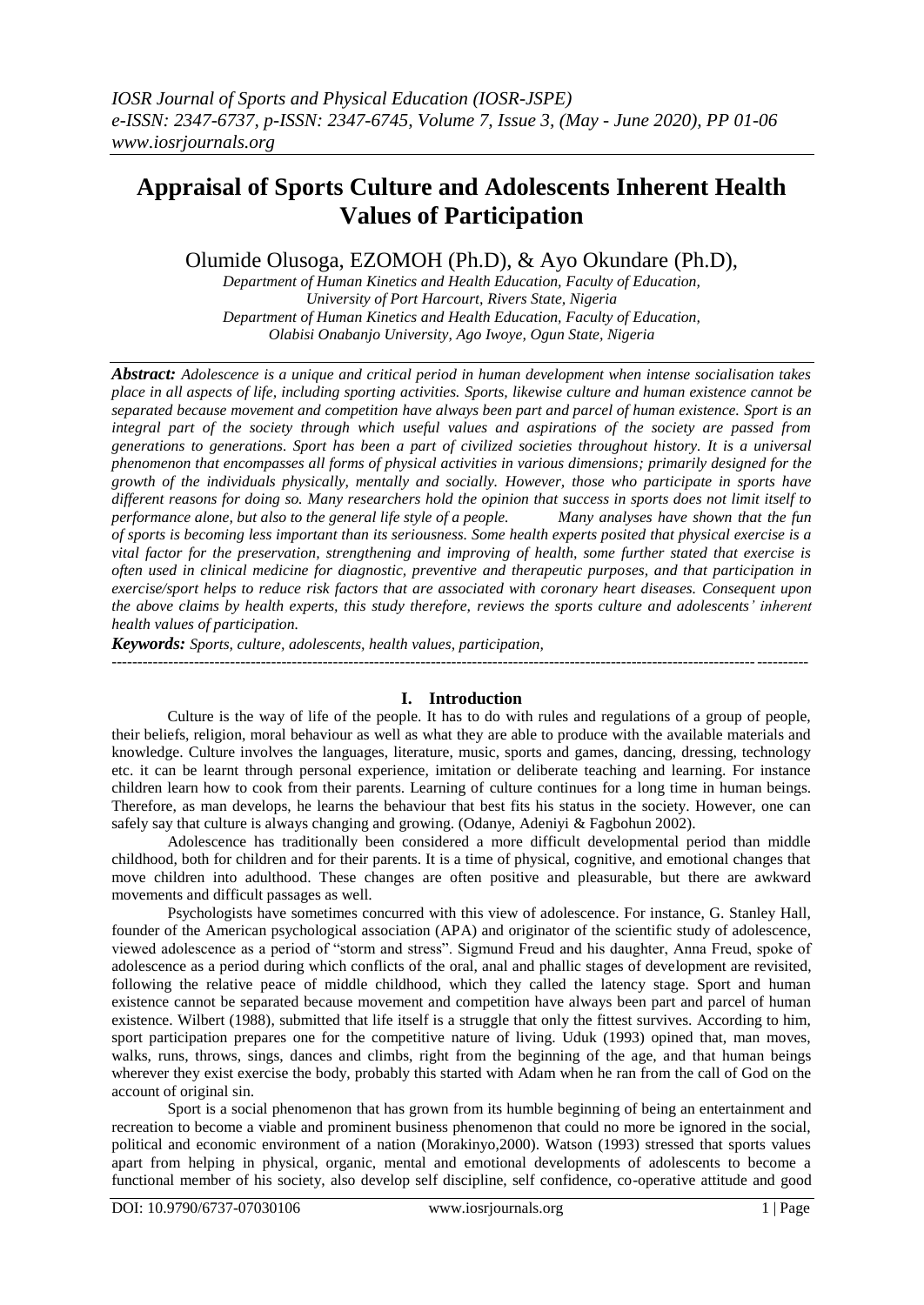citizenship in individuals who participate in sporting programmes. He stated the emotional sports values, as ….development of self-reliance, self-esteem and emotional maturity.

Nwankwo (1998), opined that while sports help to conquer social problems like rejection, isolation and disarming aggressiveness. Some people see it as an avenue to meet and discuss issues with other people from all works of life, while Petrie (2015); and Loy and Kenyon (1988) also see it as an avenue to make new friends, keep old ones, improve old skills and acquire new ones.

Sports participation is beneficial to individuals" mental health, physical fitness and social awareness, many friends and acquaintances are made through sports participation. Sport has become a universal phenomenon that pervades the lives of people and it equips individuals with sports skills which he or she can use during leisure time, and engage in as a profession or as health enhancing measure (Macpherson 1993).

According to Olowoyo (2016), sport is an important ingredient in the life of individuals because it gives the participants rooms to express their impression, as "impression without expression brings depression". Sports have some fundamental functions in reinforcing and disseminating the values of rehabilitation, revitalization, goal attainment and determining acceptable solution to problems in the life of individuals in a regulating perspection of life in general. The nature of sports, its organization, goals, functions, and structure provide revealing clues about an individual as well as the society. Sports participation is one of the best and least expensive approaches to health insurance and it produces desirable values, attitudes and behaviours for performing diverse roles by members of a society.

Corbett (1998) confirmed the values of sport as an adjunct to the practice of preventive medicine and health promotion. Awosika (1999) also observed that sport has always been a ready tool in the arsenal of governments for mass mobilization of the citizenry-youths, adults and senior citizens alike – towards national goals that include national supremacy and prestige, patriotism and support for government. Sport fosters individual"s development by inculcating in him or her citizenship and leadership skills and qualities, such as, selflessness, humility, tolerance, fair-play, team spirit, self confidence and the art of public speaking (Adesoye, 1998; David, 1998; & Lassoued, 1999).

#### **Sports participation and therapeutic values**

Therapy has to do with the treatment of ailment without the use of drug; it is the use of physical exercises as opposed to use of drugs. Some individuals are faced with one health problem or another, which can be treated through the use of well-designed regular exercises, instead of being drug dependant.

According to Lindstrom (1999), sport has proved to be one of the most successful means of rehabilitation and habitation. Well-organized programmes should cater for as many physical components as possible, especially cardio-respiratory endurance, muscular-endurance and efficiency, strength and flexibility.

McCann (1999) asserted that the resistive exercises provided by weights is a common method used by therapists in all phases of rehabilitation of the spinal injured. He stated that the shift of emphasis from "medical/clinical to sport"/recreational" is simple. The roles played by physical exercises as therapy cannot be over-emphasized. These roles include recuperation of heart from heart disorders, good posture, good flexibility and others to list a few.

Supporting the place of sport as therapeutic measure, McCann (1999), revealed that the use of sports as a therapy and experience during rehabilitation assists the paraplegic enormously in meeting the challenges of the world, physically, psychologically and socially. He stated further that it is one of the vital elements of living, and will do the paraplegic an injustice if we do not incorporate sports experiences in the rehabilitation process.

Ogundele (2015) postulated that regular and sufficient exercise leads to decrease in total body weight. Also, McCann (1999) opined that, a simple modification of a classical physical therapy approach to weight resistance exercise allows the patient to compete with himself and to reduce his strength in a way which is motivating, and change of pace from usual wall-pulley systems, which are the usual parts of rehabilitation physical therapy in gymnasium. However, it is pertinent to state that there is need for sport participants through exercises to present fitness certificates before participation in therapeutic exercises to avoid untimely death.

Atlshul (2014) noted that running as a therapy helps persons to overcome their depression feelings. The logical extension of these findings can grant some claims that recreational sporting activities can be antidepressant, because these activities have transitory exhilaratory properties. Greist (1988) proposed many hypotheses to explain the positive effect as to overcoming of depression. Some of them are of mastery capacity to change, generalization and formation of positive habits through recreational sports participation and so on.

The effects of physical exercise and sports on mentally retarded were recognized and emphasized many years ago. For example, Descoedres (1998) stated that physical exercise is very important for mental defectiveness, because such individuals are not only mentally retarded but also physically defective. She believes that physical exercise directs the harmonious development of the body. According to her, movement of the body is an important factor in the development of the mind. It also develops endurance and the ability to communicate with others as well as its part in sociability and the development of self-confidence.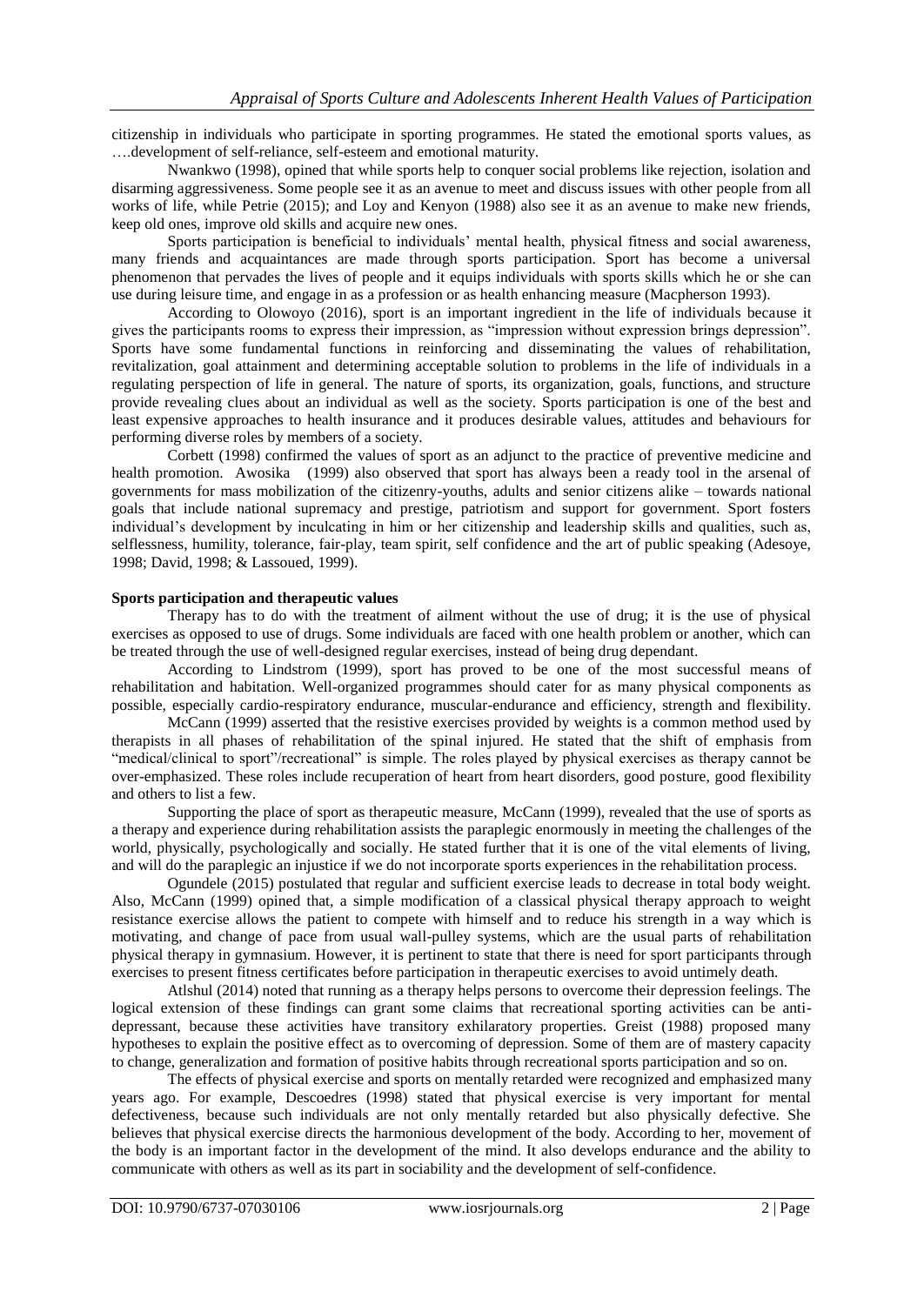Heinmark and Mckinney (1994) observed that during the period of growth, mentally retarded children should have frequent opportunities for bodily activities. For these individuals free and active movement is as necessary for health and development as are fresh air, sunshine, suitable food and ample sleep. Adima (2014) found that all functions of the body are influenced by physical exercise. Proger (1994) concluded that physical activities seem to have sharpening effect on fine-motor, cognitive and academic performance of the mentally retarded. Geartheart and Litton (2012) emphasized that physical activities not only develop physical strength and co-ordination, but also aid intellectual ability, social skills and emotional stability.

Lloyd (1993), suggested a time table for mentally retarded children based on a sixty minutes directed physical activity session involving music and movement activities with the rest of the day devoted to free play and creative activity. Stevens (2014), for instance, suggested that the need for movement is the least recognized and encouraged by teachers of mentally retarded children.

Neale and Campbell (1993), stressed the potential contribution which physical activities can make towards the development of adjustment and fulfillment of the mentally retarded. They concluded that physical activities provide special opportunities for the mentally retarded to come to terms with himself in his own way and at his own rate and for the achievement of fuller self-realization. Hughes (2015) suggested that the poor progress made by the mentally retarded in his study, was largely the result of limited free play activities. He noted that the reasons for the poor progress must lie in a combination of factors, but the lack of facilities for physical activities and less time devoted to manipulatory skills and muscular coordination, lack of opportunities to exercise were particularly highlighted, physical activities were obviously seen by Hughes as being of considerable importance to educational development of the mentally retarded.

One of the best known studies in the field of mental retardation, the "Brook-lands Project", Lyle (2010); Tizard (2014), underline the value of physical activities. In the study, a group of sixteen five-to-ten yearold children were removed from a large sub normality hospital and placed in a small hostel, Brook-lands. This was run in family lines and during the day when "nursery" type education was provided for the children. They were encouraged to climb; ride cycles, experiment with manipulative toys as well as undertake constructive and dramatic play through physical activities. At the end of three years the group was found to have made significant gains in verbal and emotional development in comparison to a matched group that had remained in the hospital.

Uguru-Okorie (1988) stated that the relevance of sporting activities to mental health is well illustrated by the fact that clinical psychologists have successfully used recreational activities as specific therapy for specific patients. He pointed out that, sporting activities have been used for instances to provide experiences that afford mental patients means to express their aggressive and libidinal drives. Activities that are suitable for partially and indirectly releasing aggressive tensions according to him include swimming, hiking, and jogging. While more direct and fuller release of tensions may be obtained through such activities as dart throwing, wrestling, boxing and punching a heavy bag. He further claimed that sporting activities have also been found to deal with psychiatric problems reflecting deficiency in cooperativeness or competitiveness. Tennis singles, boxing and wrestling are listed as examples of activities that are high in competitiveness. Tennis doubles, volleyball, soccer, hockey and other games are highly co-operative activities.

According to Atolagbe (1999), the use of exercise therapy whether for preventive or treatment purposes depends on adequate fitness assessment and appropriate individualized exercise prescription. He stated further that there are two main reasons why accurate assessment of fitness levels is important. According to him, in the first place, it will serve as the "baseline" with which the outcome of the therapy is compared. Secondly, it will provide the necessary information that can aid in the monitoring of patient/client compliance with exercise prescriptions.

According to Amusa and Onyewadume (1988), constant physical exercise is necessary for the improvement of individuals whose duties are sedentary in nature. This is so because optimal fitness is never achieved overnight. Individuals who are predisposed to obesity, diabetes, and hypertension would have their conditions controlled through participation in regular physical exercise. This is also the case if the conditions were as a result of the individuals" sedentary lifestyle, both at home and at the place of works. Another usefulness of regular exercise is that it improves the physical working capacity of individuals. With age and sedentariness, individuals' cardio-respiratory systems are known to be weak. The consequence of this condition is that heart finds it difficult to pump blood all over the body efficiently. This leads to numerous debilitating conditions ranging from general weakness of the body to joint ache, since various systems of the body have not been worked upon. But with active exercise or participation in physical activities, these conditions are avoided, and the individual is radiant, filled with vigour, energy and strength.

## **Sports participation and physical fitness values**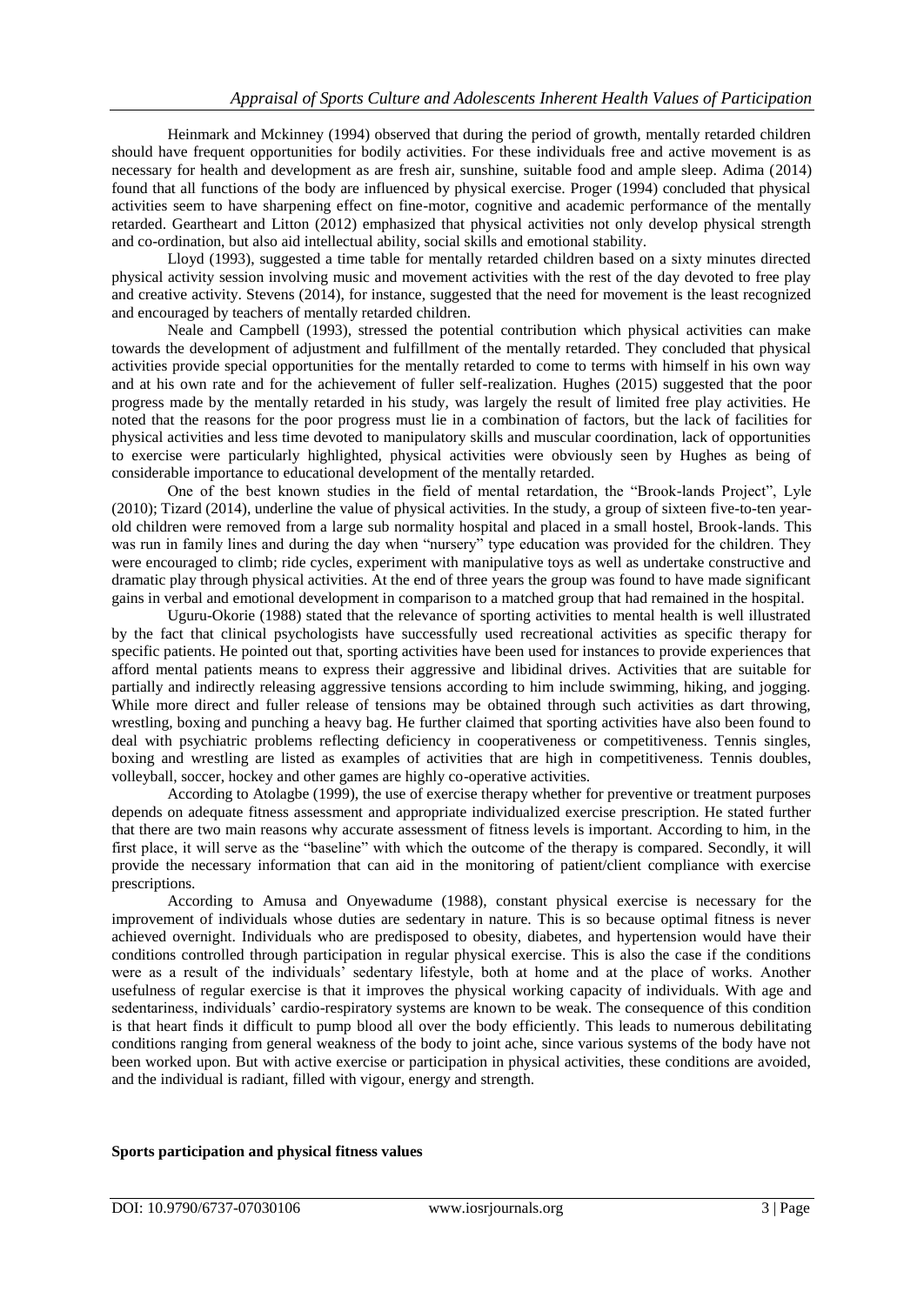Physical fitness is the ability of an individual to carry out daily activities without undue fatigue or without being destabilized from engaging in recreation after completion of work. It is also the ability of the body to adapt to, and recover from strenuous physical activities. Physical fitness is an important objective of physical education programme, and the programme is directed towards achieving the objective through specific developmental exercises as well as games and activities that help to improve physical fitness (Fait, 1998). According to Duhu (1998), physical fitness means the organic capacity of a person to perform his or her normal task without undue fatigue and tiredness. It is the capacity to carry out reasonably vigorous physical activities and it includes the qualities that are important to the individual"s health and well being in general as opposed to those that relate to performance of specific motor skills. Physical fitness includes the ability to bear up, to last, withstand and sustain pressure and difficult conditions where an unfit person will give up. The effectiveness of an individual"s adjustment to physical activities is facilitated to a large extent by his fitness in motor abilities. The degree of physical fitness desired in sports to enhance performance is determined by one"s physiological, psychological and morphological characteristics and should be at least the minimum needed to adjust to the condition of wholesome and complete living.

According to Clarke and Clarke (1988), total fitness implies freedom from disease, enough strength, agility, endurance, and skills to meet the demands of daily living, sufficient reserves to withstand ordinary stress without harmful strain, mental development and emotional adjustment appropriate to the maturity level of the individual.

Shehu (2015), observed that physical fitness entails the development of strong and durable body composition, strength, endurance, flexibility, agility, good posture and relaxation. In the light of this, it is important to observe that physical fitness can be achieved and maintained through participation in regular exercises. Amusa (2010) pointed that participation in exercises is vital for the optimum functions of the brain and for retardation of onset of serious heart disease, such as arterioclerosis.

Gallagher and Bronuha (2014), stressed that physical fitness implies such concepts as practices involving muscular effort with quality and intensity and also the ability to handle one"s body well, in performing physically up to one"s maximum capacity. It requires that one possesses such elements as speed endurance, strength, agility and coordination. Larson and Yocom (2014) listed ten components of physical fitness to include resistance to diseases, muscular strength and endurance, cardiovascular and cardio-respiratory endurance, muscular power, flexibility, speed, agility, co-ordination, balance and accuracy. McClay and Young (1999) added yet another component as (speed of muscular contraction, dynamic energy, ability to change direction, agility, dead-weight and flexibility) to that of Larson and Yocom (2014). While Cureton (1999), appraised physical fitness in terms of physique and organic efficiency which he said implies anatomical and physiological soundness and thus added a component he called motor fitness". This motor fitness according to him includes endurance, power, strength, agility, flexibility and balance. This refers to specific physical aspects of fitness, the ability to perform certain physical actions involving the capacity to run, jump, dodge, fall, climb, swim, ride, lift and carry heavy loads and to endure long hours of continuous work.

The importance of physical fitness cannot be over-emphasised, according to Babalola (1998), the advantages include provision of resistance to infectious disease, improve fitness, reduction of risks of accumulation of high blood cholesterol and provision of physiological values. Adeniji (2015) opined that there is need to be physically fit, and to be physically fit, one needs to get involved in physical activities and exercise regularly which is the best investment in health, Pleward (2014) observed that inactivity and increased sedentary nature of man"s daily living habits pose a serious threat to the body, causing major deterioration in normal body functions, making people to be physically unfits.

## **Sport participation and health/security, maintenance and safety values**

Corbett (1998) identifies the value of sport as an adjunct to the practice of preventive medicine and health/promotion. In addition to the physical and physiological values or sports, Fox (2014) opined that sports avail individuals of health promoting values and fun simultaneously.

Participation in sports and physical activities is often viewed as a means of promoting health during successive phases of the life cycle (Eboh 1994). Nepranic (2014) opined that physical exercise is a vital factor for the preservation, strengthening and improvement of health. He stated further that health and social security budges could bring about substantial safety, if people take up, or participate in sports. He posited that intensive physical activities play preventive roles in the incidence of disease. Exercise is often used in clinical medicine for diagnostic, preventive and therapeutic purposes; and that participation in exercise/sport helps to reduce the risk factors that are associated with coronary heart diseases.

The beneficial effects of regular participation in physical activities and sport programmes on health have been documented (Eboh, 1994). Carron (1994) reported that active population maintained better health than sedentary populations, while the health of inactive population improved with regular physical activities. Ademuwagun (1988) stated that, body or physical exercise (sport) in a form of recreation that is undertaken for fun, relaxation, and enjoyment or self-expression is the oldest single approach to physical health. Hence, at the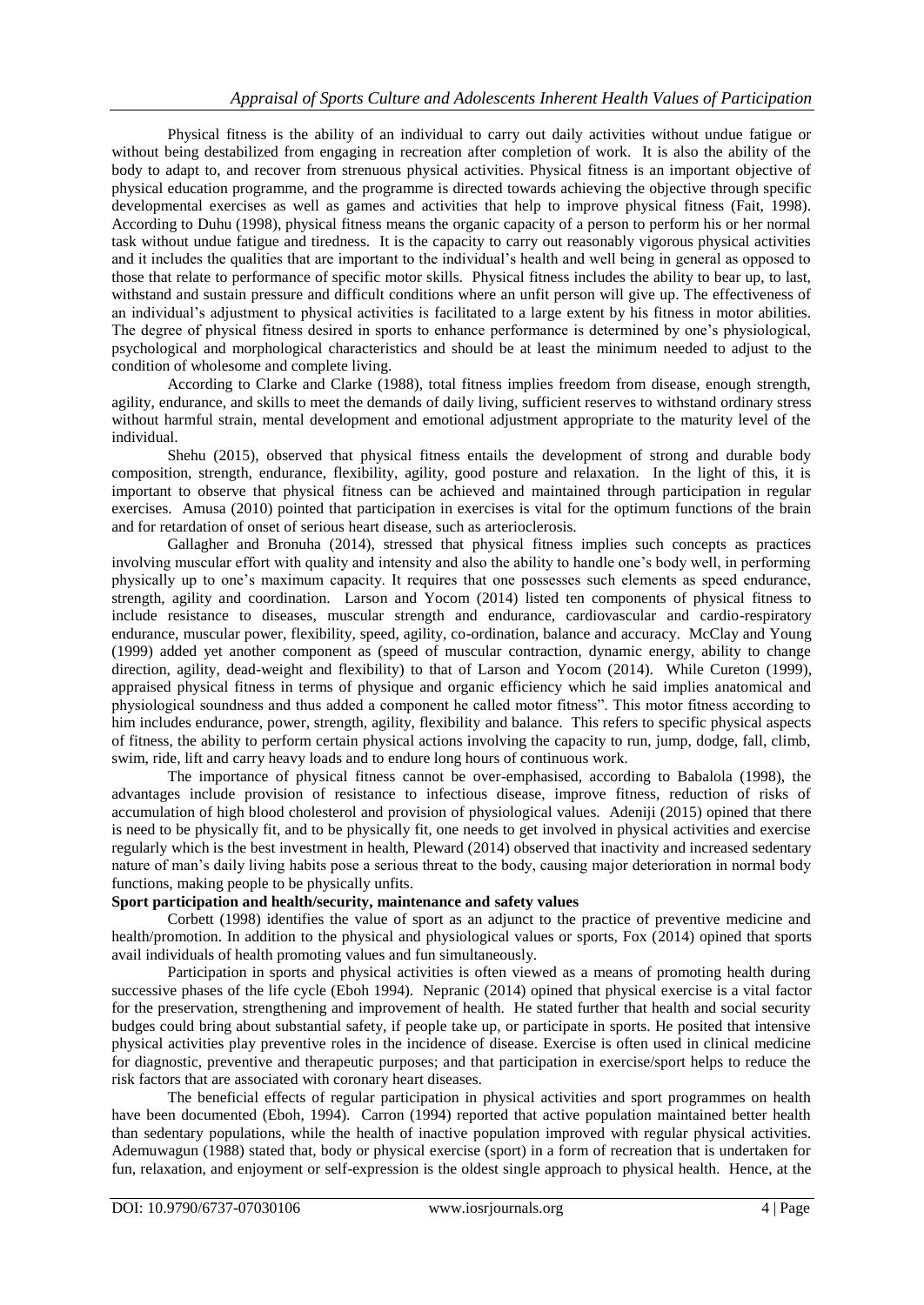height of Corinth, the Greeks emphasized it as the vehicle for bodily grace and well being necessary for the glorification of the individuals. He stated further that social experiences as by-products of some physical activities provide individuals with opportunities for identification with groups, and to identify the self with a common group interest promotes the self-status essential to a high level of health. The wholesome atmosphere that usually surrounds recreational sporting activities, such as; outbursts of laughter, low and high jokes, from both sexes, the status leveler types of activities (where servants perform sporting activities together with masters) the spontaneous group singing and chorusing, the dancing without drums, the seemingly unbecoming outbursts from dart-group are all promoters of high standards of fellowships beneficial to all participants and sound mental health.

Sport serves as safety valve to dissipate excess tension and possible expression of hostility in the society. This gives the participant an opportunity to thereafter behave well. It has been shown that individual that participates in sports and exercises values tremendously. Participation in exercises helps individuals to strengthen the heart, increase efficiency and reduce resting heart rate (brady-cardia), decreases the risk of coronary heart disease, prevents obesity and excessive body weight, prevents the disease of varicose veins, decreases systolic and diastolic blood pressure, develops collateral circulation, quickly clears fats from the blood stream, increases the amount of haemoglobin and coronary blood supply, reduces the clotting ability of the blood, improves cardio-respiratory functional capacity and physical working capacity, and as a result improves health status and the quality of life. It increases flexibility, and retards the physical and physiological changes that result from aging Nwankwo, 2013; Cureton, 1999 & Akinsanmi, 2015).

#### **II. Conclusion**

Based on the findings of this appraisal, it is therefore concluded that: health values are correlates of sports participation among adolescents. This study reveals that participation in sports is a way of achieving good health. Sport or exercise can be used by adolescents to treat certain ailments without the use of drugs. Sports can also be used by adolescents to stretch stiff joints, to improve one"s speed, strength, flexibility, agility, endurance, muscular power, physique and co-ordination. It can also be used to maintain and achieve good health, to make one to be active and be less easily or quickly fatigued and to improve physical activities skills. It can also help them in making some vital organs of their body like the heart, circulatory, respiratory, and digestive systems to function well. However, lack of exercise makes them to be weak and have unexplainable pains all over the body. This suggests that adolescents should acknowledge and adopt health culture as being benefits of sports participation.

#### **III. Recommendations**

Consequent upon the findings of this review, the reviewer hereby makes the following recommendations: Governments either at the federal, state or local level should:

1. make sporting facilities accessible to adolescents by constructing new ones and rehabilitating old ones. This will enable all adolescents to have easy access to such facilities and as such make use of them.

2. sponsor or organise enlightenment programmes on the values inherent from sports participation. Through this, many adolescents who do not know the values of sports participation will be informed and consequently get involved in sports participation.

## **References**

- [1]. Ademuwagun, Z.A. (1988). Commmunity health. Ibadan: Abraham.
- Adeniyi, E.O. (2015). Physiological and performance characteristics of children –Implication for training; Sports Science and Medicine Journal III.
- [3]. Adesoye, A. A. (1998). Importance of play and sports to emotional health.Journal of Physical Education and Recreation. 4 (2), 39- 41.
- [4]. Adima, K. (2014) Rehabilitation by sports in developing Countries in R. Vermeer (Ed); Sports for the disabled: RESPO" 86 ICRSL, Proceedings. (123-
- [5]. Akinsanmi, A.O. (2015). Creating culture change Lagos: Falusi.
- [6]. Akinsanmi, T. (2015). Women participation in sports. Acase study of Adeyemi college of education. Ondo. Journal of Sports Science and Medicine. 1. 23 29.
- [7]. Altshul, V. A. (2014), Should we advise our patients to run? In M. H. Sack, & M. L. Sachs, (eds) Psychology of running. Champaign; III, Human Kinetics.
- [8]. Amusa, L.O. (2010). Motivation: A unique factor in human development. Recreation education for health and national challenges, Lagos; Toklass.
- [9]. Amusa, L.O. & Onyewadume, I.U. (1988), The effects of a recreational fitness programme on the physical–psychological characteristics of working class adults. In Ajala, J.A. (Ed.) Recreation education for health and national challenges: Lagos: Toklass.
- [10]. Anshul, R.B. (2012). Psychological behaviour in sports. Philadephia; W.B. Saunders.
- [11]. Atolagbe, A. (1999). Motivational orientations in sport. In T. S. Horn (ed) Advances in sport psychology: Champaign; IL Human Kinetics.